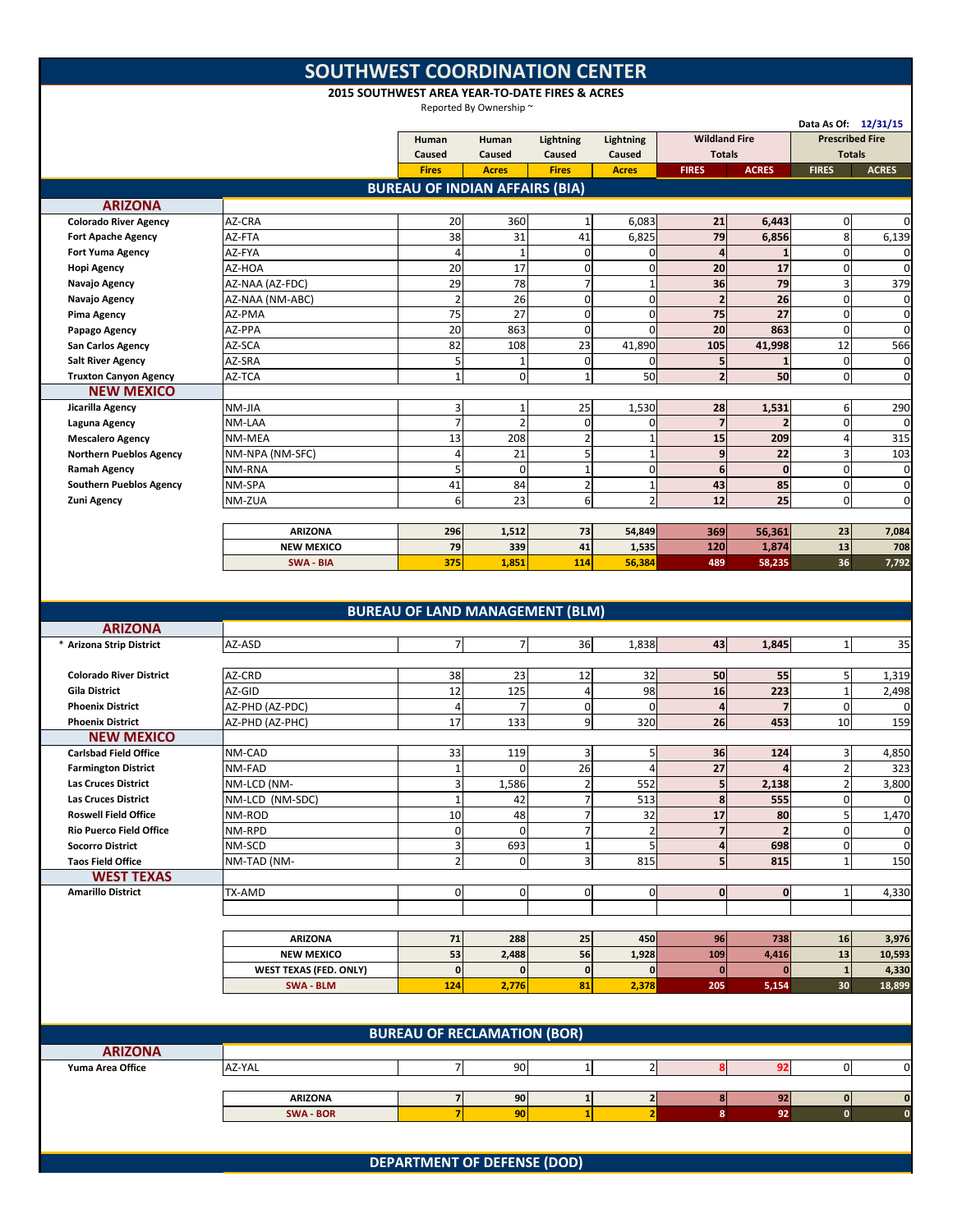| <b>ARIZONA</b>                                            |                                            |                                        |                    |                                |                               |                                      |                               |                                  |                             |
|-----------------------------------------------------------|--------------------------------------------|----------------------------------------|--------------------|--------------------------------|-------------------------------|--------------------------------------|-------------------------------|----------------------------------|-----------------------------|
|                                                           |                                            |                                        |                    |                                |                               |                                      |                               |                                  |                             |
| <b>NEW MEXICO</b><br>Kirkland AFB (NM)                    | NM-KLQ                                     | $\overline{3}$                         | 8                  | $\mathbf 0$                    | 0                             | $\overline{\mathbf{3}}$              | 8                             | $\mathbf 0$                      | $\mathbf 0$                 |
| <b>WEST TEXAS</b>                                         |                                            |                                        |                    |                                |                               |                                      |                               |                                  |                             |
|                                                           |                                            |                                        |                    |                                |                               |                                      |                               |                                  |                             |
|                                                           |                                            |                                        |                    |                                |                               |                                      |                               |                                  |                             |
|                                                           | <b>ARIZONA</b>                             | $\mathbf 0$                            | $\mathbf{0}$       | $\mathbf{0}$                   | 0                             | $\mathbf{0}$                         | $\mathbf 0$                   | $\overline{0}$                   | $\mathbf{0}$                |
|                                                           | <b>NEW MEXICO</b>                          | $\overline{\mathbf{3}}$                | 8                  | $\mathbf{0}$                   | $\mathbf{0}$                  | $\overline{\mathbf{3}}$              | 8                             | $\mathbf{0}$                     | $\mathbf{0}$                |
|                                                           | <b>WEST TEXAS (FED. ONLY)</b><br>SWA - DOD | $\mathbf 0$<br>$\overline{\mathbf{3}}$ | $\bf{0}$<br>8      | $\mathbf{0}$<br>$\overline{0}$ | 0 <br>$\mathbf{0}$            | $\pmb{0}$<br>$\overline{\mathbf{3}}$ | $\mathbf 0$<br>8 <sup>1</sup> | 0 <br>$\mathbf 0$                | $\mathbf 0$<br>$\mathbf{o}$ |
|                                                           |                                            |                                        |                    |                                |                               |                                      |                               |                                  |                             |
|                                                           |                                            |                                        |                    |                                |                               |                                      |                               |                                  |                             |
| <b>ARIZONA</b>                                            |                                            |                                        | <b>STATE (AZS)</b> |                                |                               |                                      |                               |                                  |                             |
| <b>Phoenix District</b>                                   | AZ-A1S                                     | 57                                     | 1,536              | $\overline{a}$                 | 241                           | 61                                   | 1,777                         | $\overline{0}$                   | 0                           |
| <b>Flagstaff District</b>                                 | AZ-A2S                                     | 75                                     | 151                | $\overline{7}$                 | 9                             | 82                                   | 160                           | $\mathbf 0$                      | $\mathbf 0$                 |
| <b>Tucson District</b>                                    | AZ-A3S (AZ-TDC)                            | 220                                    | 2,323              | 41                             | 411                           | 261                                  | 2,734                         | $\overline{0}$                   | $\mathbf 0$                 |
|                                                           |                                            |                                        |                    |                                |                               |                                      |                               |                                  |                             |
|                                                           | SWA - AZS                                  | 352                                    | 4,010              | 52                             | 661                           | 404                                  | 4,671                         | $\mathbf{0}$                     | $\mathbf 0$                 |
|                                                           |                                            |                                        |                    |                                |                               |                                      |                               |                                  |                             |
|                                                           |                                            | <b>U.S. FOREST SERVICE (USFS)</b>      |                    |                                |                               |                                      |                               |                                  |                             |
| <b>ARIZONA</b>                                            |                                            |                                        |                    |                                |                               |                                      |                               |                                  |                             |
| <b>Apache-Sitgreaves NF</b><br><b>Coronado NF</b>         | AZ-ASF<br>AZ-CNF                           | 25<br>27                               | 18<br>2,417        | 93<br>36                       | 4,765<br>18,362               | 118<br>63                            | 4,783<br>20,779               | 15<br>7                          | 13,716<br>34,675            |
| <b>Coconino NF</b>                                        | AZ-COF                                     | 58                                     | 56                 | 147                            | 36,123                        | 205                                  | 36,179                        | 67                               | 14,662                      |
| <b>Kaibab NF</b>                                          | AZ-KNF                                     | 12                                     | 341                | 88                             | 19,317                        | 100                                  | 19,658                        | 8                                | 6,058                       |
| <b>Prescott NF</b>                                        | AZ-PNF                                     | 26                                     | 14                 | 24                             | 9,258                         | 50                                   | 9,272                         | 27                               | 9,309                       |
| <b>Tonto NF</b>                                           | AZ-TNF                                     | 101                                    | 884                | 69                             | 1,083                         | 170                                  | 1,967                         | 51                               | 6,927                       |
| <b>NEW MEXICO</b>                                         |                                            |                                        |                    |                                |                               |                                      |                               |                                  |                             |
| <b>Carson NF</b>                                          | NM-CAF                                     | $\overline{7}$                         | 7                  | 25                             | 13                            | 32                                   | 20                            | 8                                | 711                         |
| Cibola NF<br>Gila NF                                      | NM-CIF<br>NM-GNF                           | 21<br>11                               | 12<br>43           | 10<br>87                       | 17,984<br>7,422               | 31<br>98                             | 17,996<br>7,465               | $\overline{7}$<br>$\overline{4}$ | 799<br>4,650                |
| <b>Lincoln NF</b>                                         | NM-LNF                                     | 15                                     | 120                | 9                              |                               | 24                                   | 121                           | 9                                | 900                         |
| Santa Fe NF                                               | NM-SNF                                     | 9                                      | $\mathbf{1}$       | 35                             | 2,560                         | 44                                   | 2,561                         | 8                                | 2,136                       |
|                                                           |                                            |                                        |                    |                                |                               |                                      |                               |                                  |                             |
|                                                           | <b>ARIZONA</b>                             | 249                                    | 3,730              | 457                            | 88,908                        | 706                                  | 92,638                        | 175                              | 85,347                      |
|                                                           | <b>NEW MEXICO</b>                          | 63                                     | 183                | 166                            | 27,980                        | 229                                  | 28,163                        | 36                               | 9,196                       |
|                                                           | <b>SWA - USFS</b>                          | 312                                    | 3,913              | 623                            | 116,888                       | 935                                  | 120,801                       | 211                              | 94,543                      |
|                                                           |                                            |                                        |                    |                                |                               |                                      |                               |                                  |                             |
| <b>U.S. FISH &amp; WILDLIFE SERVICE</b><br><b>ARIZONA</b> |                                            |                                        |                    |                                |                               |                                      |                               |                                  |                             |
| <b>Buenos Aires NWR</b>                                   | AZ-BAR                                     | $\mathbf{0}$                           | 0                  | 1                              | 58                            | $\mathbf{1}$                         | 58                            | 0                                | 0                           |
| Cabeza Prieta NWR                                         | AZ-CPR                                     | $\overline{4}$                         | $\overline{4}$     | $\mathbf 0$                    | $\mathbf 0$                   | 4                                    | 4                             | $\overline{0}$                   | $\mathbf 0$                 |
| <b>Havasu NWR</b>                                         | AZ-HVR                                     | $\mathbf 0$                            | 0                  | $\overline{0}$                 | $\mathbf 0$                   | $\mathbf 0$                          | $\mathbf 0$                   | 1                                | 30                          |
| <b>Imperial NWR</b>                                       | AZ-IMR                                     | $\mathbf 0$                            | $\mathbf 0$        | $\mathbf 0$                    | $\overline{0}$                | $\mathbf{0}$                         | $\mathbf 0$                   | 1                                | 24                          |
| San Bernardino NWR                                        | AZ-SBR                                     | $\mathbf{1}$                           | $\mathbf 0$        | $\mathbf 0$                    | $\mathbf 0$                   | $\overline{1}$                       | $\mathbf 0$                   | $\mathbf{1}$                     | 27                          |
| <b>NEW MEXICO</b>                                         |                                            |                                        |                    |                                |                               |                                      |                               |                                  |                             |
| <b>Bosque del Apache NWR</b><br><b>Bitter Lake NWR</b>    | NM-BDR<br>NM-BTR                           | $\pmb{0}$<br>$\mathbf{1}$              | 0<br>0             | $\mathbf 0$<br>$\mathbf 0$     | $\overline{0}$<br>$\mathbf 0$ | $\mathbf 0$<br>$\mathbf{1}$          | $\pmb{0}$<br>$\mathbf 0$      | $\overline{2}$                   | 383<br>363                  |
| <b>Maxwell NWR</b>                                        | NM-MXR                                     | $\overline{0}$                         | $\mathbf 0$        | $\mathbf 0$                    | $\overline{0}$                | $\mathbf{0}$                         | $\mathbf{0}$                  | 1                                | 185                         |
| Sevilleta NWR                                             | NM-SER                                     | $\mathbf{1}$                           | $\mathbf{1}$       | $\overline{0}$                 | $\overline{0}$                | $\mathbf{1}$                         | $\mathbf{1}$                  |                                  | 1,457                       |
| <b>WEST TEXAS</b>                                         |                                            |                                        |                    |                                |                               |                                      |                               |                                  |                             |
|                                                           |                                            |                                        |                    |                                |                               |                                      |                               |                                  |                             |
|                                                           |                                            |                                        |                    |                                |                               |                                      |                               |                                  |                             |
|                                                           | <b>ARIZONA</b><br><b>NEW MEXICO</b>        | 5<br>$\overline{\mathbf{c}}$           | 4<br>$\mathbf{1}$  | 1<br>$\mathbf{0}$              | 58<br>$\mathbf{0}$            | 6<br>$\overline{2}$                  | 62<br>$\mathbf{1}$            | $\mathbf{3}$<br>$\mathbf{0}$     | 81<br>$\mathbf 0$           |
|                                                           | <b>WEST TEXAS (FED. ONLY)</b>              | $\mathbf{0}$                           | $\mathbf{0}$       | $\mathbf{0}$                   | 0                             | $\mathbf{0}$                         | $\mathbf 0$                   | $\overline{7}$                   | 2,388                       |
|                                                           | <b>SWA - USFWS</b>                         | $\overline{7}$                         | 5                  | $\mathbf{1}$                   | 58                            | 8                                    | 63                            | 10                               | 2,469                       |
|                                                           |                                            |                                        |                    |                                |                               |                                      |                               |                                  |                             |
| <b>NATIONAL PARK SERVICE</b>                              |                                            |                                        |                    |                                |                               |                                      |                               |                                  |                             |
| <b>ARIZONA</b>                                            |                                            |                                        |                    |                                |                               |                                      |                               |                                  |                             |
| <b>Grand Canyon Nat. Park</b>                             | AZ-GCP                                     | $\mathsf 3$                            | $\mathbf{1}$       | 10                             | 3,727                         | 13                                   | 3,728                         | 6                                | 480                         |
| Organ Pipe Cactus Nat. Mon.                               | AZ-ORP                                     | $\overline{\mathbf{4}}$                | $\mathbf 0$        | $\mathbf 0$                    | $\mathbf 0$                   | $\overline{4}$                       | $\mathbf{0}$                  | $\mathbf 0$                      | 0                           |
| Saguaro Nat. Park                                         | AZ-SAP                                     | $\mathbf 1$                            | $\mathbf 0$        | $\mathbf{2}$                   | $\overline{0}$                | 3                                    | $\mathbf{0}$                  | $\overline{0}$                   | $\mathbf 0$                 |
| Tumacacori Nat. Hist. Park                                | AZ-TUP                                     | $\mathbf 0$                            | $\mathbf 0$        | $\mathbf 0$                    | $\overline{0}$                | $\mathbf{0}$                         | $\mathbf 0$                   | $\mathbf{1}$                     | 5                           |
| <b>NEW MEXICO</b><br>Aztec Ruins Nat. Mon.                | NM-AZP (NM-TDC)                            | $\overline{0}$                         | $\overline{0}$     | $\overline{0}$                 | 0                             | $\mathbf{0}$                         | $\mathbf 0$                   | $1\vert$                         | 3                           |
|                                                           |                                            |                                        |                    |                                |                               |                                      |                               |                                  |                             |